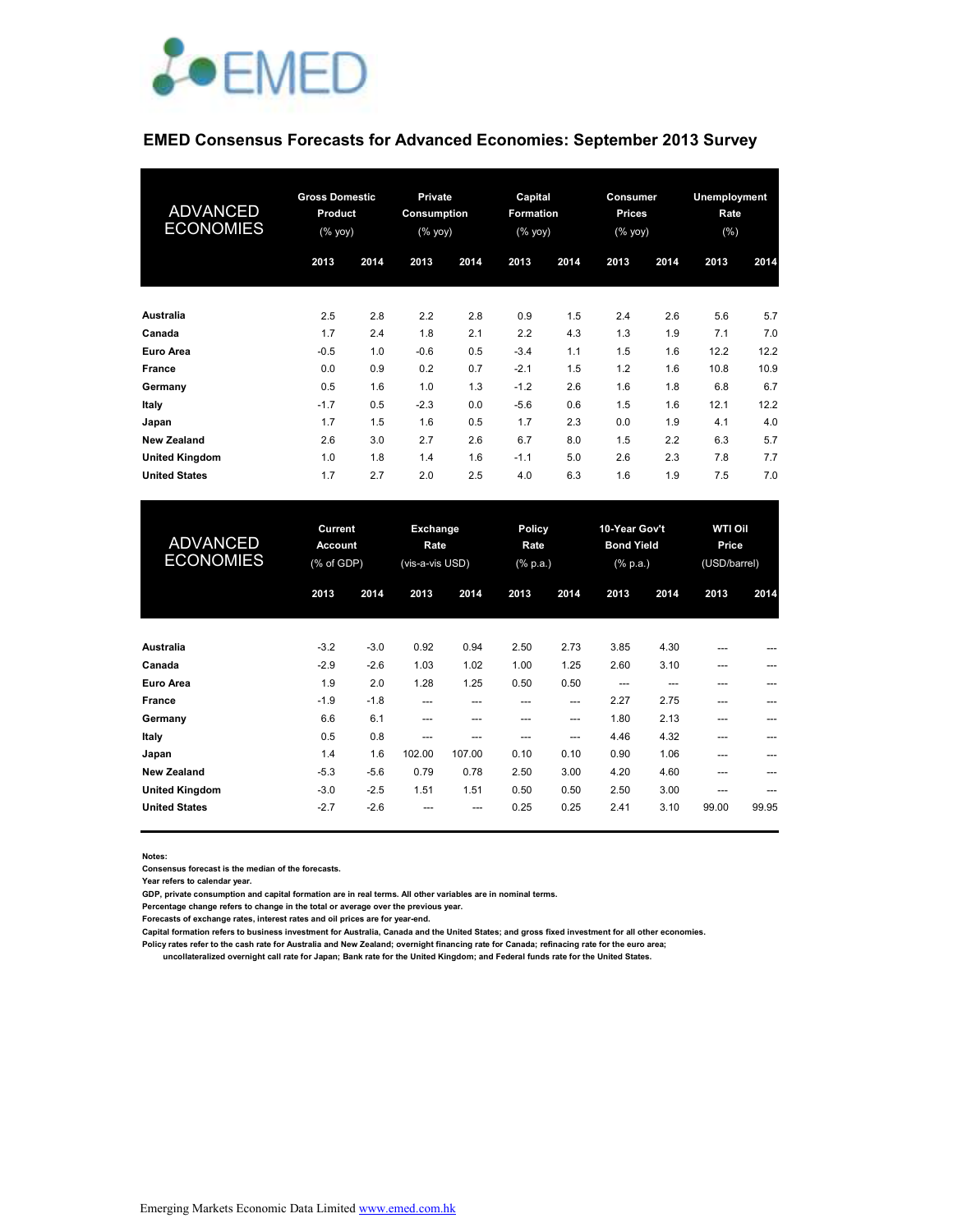

#### **EMED Consensus Forecasts for Emerging Markets: September 2013 Survey**

| <b>EMERGING</b><br><b>MARKETS</b> | <b>Gross Domestic</b><br>Product<br>(% yoy)<br>2014<br>2013 |     | 2013 | Private<br><b>Fixed</b><br>Consumption<br>Investment<br>(%<br>(% yoy)<br>2014<br>2013 |        | 2014 | Consumer<br>Prices<br>(% yoy)<br>2014<br>2013 |      | Unemployment<br>Rate<br>(% )<br>2013<br>2014 |          |
|-----------------------------------|-------------------------------------------------------------|-----|------|---------------------------------------------------------------------------------------|--------|------|-----------------------------------------------|------|----------------------------------------------|----------|
|                                   |                                                             |     |      |                                                                                       |        |      |                                               |      |                                              |          |
| Argentina                         | 3.0                                                         | 3.0 | 3.7  | 3.0                                                                                   | 2.8    | 3.2  | 11.3                                          | 13.1 | 7.3                                          | 7.6      |
| <b>Brazil</b>                     | 2.5                                                         | 3.2 | 2.8  | 3.3                                                                                   | 5.1    | 5.0  | 6.0                                           | 5.8  | 5.7                                          | 5.4      |
| Chile                             | 4.6                                                         | 4.5 | 5.2  | 4.2                                                                                   | 6.3    | 4.7  | 2.6                                           | 3.2  | 6.4                                          | 6.4      |
| China                             | 7.6                                                         | 7.5 | 8.3  | 8.6                                                                                   | 7.7    | 7.3  | 2.7                                           | 3.3  | 4.1                                          | 4.1      |
| Colombia                          | 4.1                                                         | 4.5 | 4.5  | 4.8                                                                                   | 8.0    | 10.3 | 2.6                                           | 3.2  | 10.1                                         | 10.0     |
| <b>Czech Republic</b>             | $-0.6$                                                      | 1.6 | 0.4  | 1.5                                                                                   | $-1.9$ | 2.4  | 1.7                                           | 1.7  | 7.6                                          | 7.7      |
| <b>Hong Kong</b>                  | 3.0                                                         | 3.6 | 4.1  | 4.0                                                                                   | 3.3    | 5.3  | 4.0                                           | 3.7  | 3.5                                          | 3.4      |
| Hungary                           | 0.4                                                         | 1.5 | 0.2  | 1.1                                                                                   | $-2.0$ | 2.0  | 2.3                                           | 3.0  | 10.9                                         | 10.7     |
| India                             | 5.5                                                         | 6.3 | 5.5  | 6.4                                                                                   | 5.0    | 5.8  | 7.1                                           | 6.7  | $---$                                        | $\cdots$ |
| Indonesia                         | 6.0                                                         | 6.0 | 5.0  | 5.1                                                                                   | 6.2    | 7.0  | 6.6                                           | 5.5  | 6.3                                          | 6.1      |
| <b>Malaysia</b>                   | 4.8                                                         | 5.2 | 6.6  | 5.7                                                                                   | 9.4    | 7.5  | 2.0                                           | 2.5  | 3.1                                          | 3.1      |
| Mexico                            | 2.8                                                         | 4.0 | 2.8  | 3.8                                                                                   | 4.0    | 5.8  | 3.8                                           | 3.6  | 4.9                                          | 4.5      |
| <b>Philippines</b>                | 6.4                                                         | 6.0 | 5.6  | 5.7                                                                                   | 10.1   | 8.2  | 3.1                                           | 3.8  | 7.1                                          | 7.0      |
| Poland                            | 1.2                                                         | 2.4 | 0.5  | 2.0                                                                                   | $-1.4$ | 2.2  | 1.1                                           | 2.0  | 12.7                                         | 11.7     |
| Russia                            | 2.7                                                         | 3.5 | 4.2  | 4.9                                                                                   | 4.8    | 6.3  | 6.5                                           | 6.0  | 5.8                                          | 5.7      |
| Singapore                         | 2.3                                                         | 3.7 | 2.4  | 3.4                                                                                   | 4.0    | 5.4  | 3.3                                           | 3.1  | 2.0                                          | 2.0      |
| South Korea                       | 2.5                                                         | 3.5 | 1.9  | 2.7                                                                                   | 2.5    | 3.5  | 1.8                                           | 2.5  | 3.2                                          | 3.3      |
| Taiwan                            | 2.5                                                         | 3.5 | 1.4  | 2.4                                                                                   | 3.6    | 3.8  | 1.3                                           | 1.7  | 4.2                                          | 4.1      |
| <b>Thailand</b>                   | 4.5                                                         | 4.7 | 3.5  | 4.3                                                                                   | 4.8    | 7.0  | 2.7                                           | 3.0  | 0.7                                          | 0.8      |
| Turkey                            | 3.5                                                         | 4.3 | 3.0  | 4.1                                                                                   | 4.2    | 7.4  | 7.1                                           | 6.4  | 9.2                                          | 8.9      |

|                       | <b>Money</b> |                  | <b>Merchandise</b> |                | <b>Merchandise</b> |      | Current        |        | Exchange        |       |
|-----------------------|--------------|------------------|--------------------|----------------|--------------------|------|----------------|--------|-----------------|-------|
| <b>EMERGING</b>       |              | <b>Supply M2</b> |                    | <b>Exports</b> | <b>Imports</b>     |      | <b>Account</b> |        | Rate            |       |
| <b>MARKETS</b>        |              | $(%$ yoy)        |                    | (% yoy)        | (% yoy)            |      | (% of GDP)     |        | (vis-a-vis USD) |       |
|                       | 2013         | 2014             | 2013               | 2014           | 2013               | 2014 | 2013           | 2014   | 2013            | 2014  |
|                       |              |                  |                    |                |                    |      |                |        |                 |       |
| Argentina             | 28.8         | 25.5             | 6.6                | 4.5            | 7.7                | 6.0  | $-0.2$         | $-0.6$ | 5.80            | 6.90  |
| <b>Brazil</b>         | 14.0         | 13.5             | 3.4                | 6.2            | 8.3                | 6.9  | $-3.2$         | $-3.1$ | 2.16            | 2.20  |
| Chile                 | 12.2         | 13.8             | 4.1                | 5.0            | 6.6                | 5.0  | $-3.9$         | $-4.1$ | 500             | 515   |
| China                 | 13.5         | 12.3             | 8.0                | 7.6            | 7.0                | 8.0  | 2.5            | 2.4    | 6.10            | 6.04  |
| Colombia              | 14.7         | 14.5             | 6.4                | 7.7            | 6.7                | 10.1 | $-3.2$         | $-3.5$ | 1890            | 1905  |
| <b>Czech Republic</b> | $---$        | $\overline{a}$   | 0.4                | 4.7            | 0.1                | 4.6  | $-2.1$         | $-2.2$ | 20.5            | 20.2  |
| <b>Hong Kong</b>      | 8.0          | 8.0              | 6.2                | 7.3            | 7.0                | 7.6  | 1.9            | 2.4    | 7.77            | 7.79  |
| Hungary               | 4.3          | 5.5              | 1.8                | 4.2            | 2.3                | 4.9  | 1.9            | 2.0    | 237             | 234   |
| India                 | 14.8         | 15.5             | 10.0               | 13.1           | 9.4                | 12.5 | $-4.4$         | $-3.7$ | 59.0            | 58.0  |
| Indonesia             | 13.0         | 11.2             | 5.5                | 7.4            | 1.2                | 7.9  | $-2.4$         | $-2.0$ | 10500           | 10300 |
| <b>Malaysia</b>       | 9.6          | 10.0             | 2.5                | 8.2            | 6.0                | 8.9  | 5.5            | 5.5    | 3.11            | 3.12  |
| Mexico                | 11.2         | 12.5             | 4.9                | 8.0            | 6.3                | 6.9  | $-1.3$         | $-1.5$ | 12.5            | 12.3  |
| <b>Philippines</b>    | 10.0         | 10.3             | 5.0                | 7.8            | 5.2                | 8.0  | 2.7            | 2.4    | 42.0            | 41.8  |
| Poland                | 6.0          | 8.0              | 2.7                | 4.8            | 0.4                | 5.3  | $-2.5$         | $-2.8$ | 3.32            | 3.30  |
| Russia                | 12.5         | 14.5             | 1.7                | 2.7            | 7.5                | 7.1  | 2.6            | 1.6    | 32.5            | 32.6  |
| Singapore             | 8.0          | 6.9              | 3.0                | 5.1            | 2.6                | 4.7  | 17.3           | 17.5   | 1.26            | 1.24  |
| South Korea           | 6.8          | 7.4              | 4.5                | 6.3            | 4.4                | 6.1  | 3.0            | 2.8    | 1110            | 1100  |
| Taiwan                | 4.7          | 5.5              | 4.2                | 5.8            | 4.0                | 5.6  | 9.0            | 8.9    | 29.8            | 29.5  |
| <b>Thailand</b>       | 10.5         | 10.0             | 5.9                | 8.0            | 5.6                | 8.0  | 1.0            | 1.0    | 30.5            | 30.0  |
| Turkey                | 13.9         | 16.1             | 6.8                | 6.4            | 6.2                | 6.8  | $-6.8$         | $-6.8$ | 1.90            | 1.96  |
|                       |              |                  |                    |                |                    |      |                |        |                 |       |

**Notes:** 

**Consensus forecast is the median of the forecasts.**

**Year refers to calendar year except for India for which fiscal year (April to March) is used. GDP, private consumption and fixed investment are in real terms. All other variables are in nominal terms.**

**Percentage change refers to change in the total or average over the previous year, except for money supply growth which is** 

 **based on year-end figures. Forecasts of exchange rates and interest rates are for year-end.**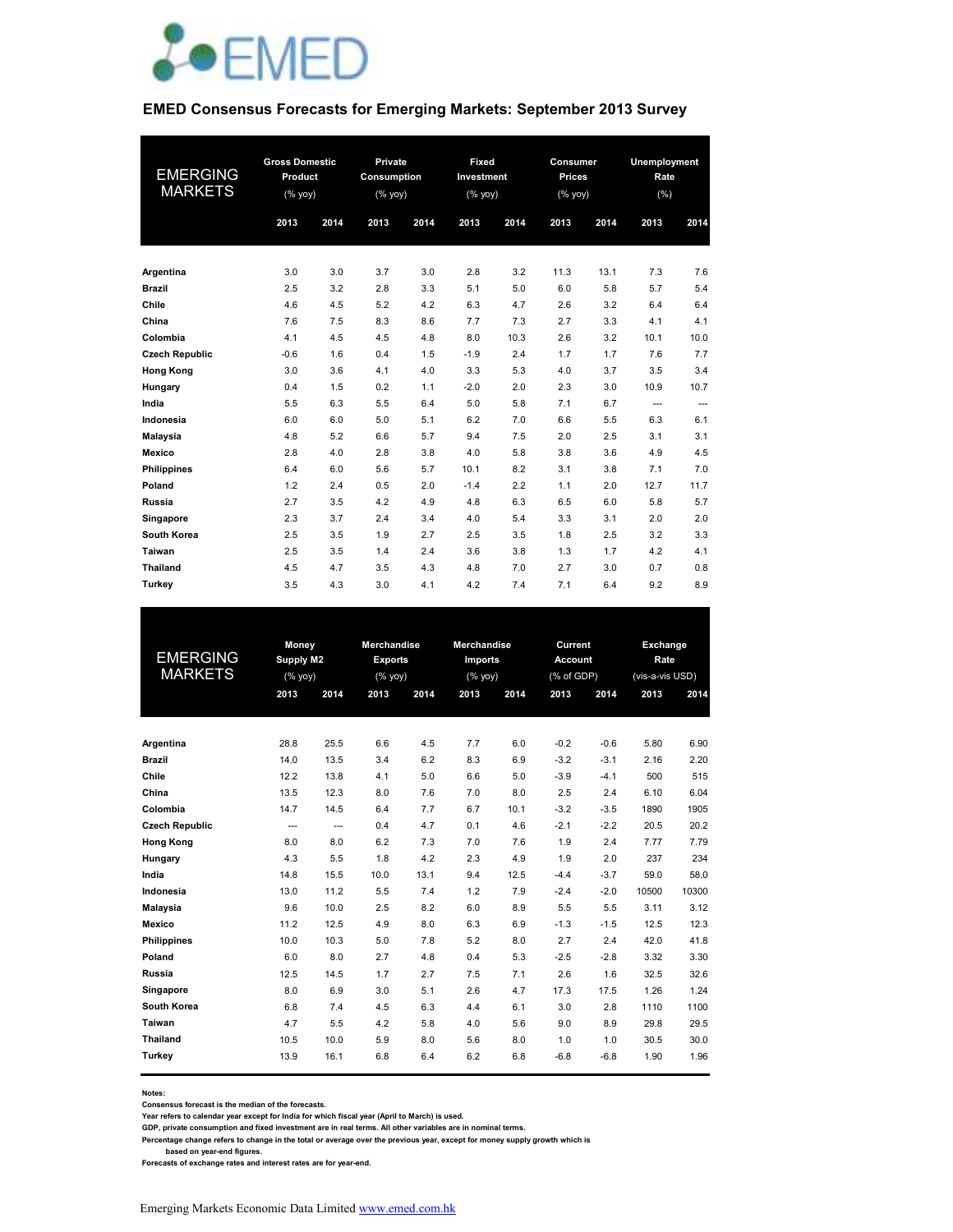

# **EMED Consensus Forecasts for the United States: September 2013 Survey**

| <b>UNITED STATES</b>                                  | <b>Gross Domestic</b><br>Product<br>(% yoy) |            | Consumer<br><b>Prices</b><br>(% yoy) |            | <b>UNITED STATES</b>                             | <b>Gross Domestic</b><br>Product<br>(% yoy) |            | Consumer<br><b>Prices</b><br>(% yoy) |            |  |
|-------------------------------------------------------|---------------------------------------------|------------|--------------------------------------|------------|--------------------------------------------------|---------------------------------------------|------------|--------------------------------------|------------|--|
|                                                       | 2013                                        | 2014       | 2013                                 | 2014       |                                                  | 2013                                        | 2014       | 2013                                 | 2014       |  |
|                                                       |                                             |            |                                      |            |                                                  |                                             |            |                                      |            |  |
| <b>ABN AMRO</b>                                       | 1.7                                         | 3.2        | 1.5                                  | 1.9        | <b>ITOCHU</b> Institute                          | 1.6                                         | 2.4        | 1.4                                  | 1.7        |  |
| <b>Action Economics</b>                               | 1.6                                         | 2.4        | 1.6                                  | 2.2        | <b>KBC</b>                                       | 1.7                                         | 2.7        | 1.6                                  | 2.0        |  |
| <b>AIB Global Treasury</b>                            | 1.7                                         | 2.8        | 1.5                                  | 1.5        | <b>Mesirow Financial</b>                         | 1.5                                         | 2.7        | 1.6                                  | 1.5        |  |
| <b>Allianz</b>                                        | 1.6                                         | 2.5        | 1.6                                  | 2.0        | <b>Moody's Analytics</b>                         | 1.6                                         | 3.2        | 1.5                                  | 1.9        |  |
| Asiya Investments                                     | 1.5                                         | 2.0        | 1.6                                  | 1.9        | Morgan Keegan                                    | 2.1                                         | 2.5        | 2.1                                  | 2.1        |  |
| <b>Bank Julius Baer</b>                               | 1.8                                         | 2.4        | 1.6                                  | 1.9        | <b>Mortgage Bankers Association</b>              | 2.2                                         | 2.4        | 1.9                                  | 2.1        |  |
| <b>Bank of Ireland</b>                                | 1.7                                         | 2.7        | 1.5                                  | 1.8        | <b>NAR</b>                                       | 1.6                                         | 2.6        | 1.9                                  | 3.3        |  |
| <b>Barclays Capital</b>                               | 1.6                                         | 2.3        | 1.7                                  | 2.2        | National Bank of Canada                          | 1.6                                         | 2.7        | 0.9                                  | 2.1        |  |
| <b>BayernLB</b>                                       | 1.7                                         | 2.5        | 1.6                                  | 2.0        | <b>Natixis</b>                                   | 1.6                                         | 2.3        | 1.6                                  | 2.0        |  |
| <b>BBVA</b>                                           | 1.8                                         | 2.3        | 1.6                                  | 2.3        | <b>NIESR</b>                                     | 1.7                                         | 2.4        | 1.0                                  | 1.7        |  |
| <b>BHF Bank</b>                                       | 1.5                                         | 2.7<br>3.2 | 1.5                                  | 1.9        | <b>NLI Research Institute</b>                    | 1.6                                         | 2.5        | 1.5                                  | 1.6<br>2.1 |  |
| <b>BMO Capital Markets</b>                            | 2.2<br>2.2                                  | 2.9        | 1.4<br>1.3                           | 1.7        | Nordea<br><b>Northern Trust</b>                  | 1.7<br>1.5                                  | 2.9<br>2.8 | 1.6<br>1.5                           | 1.9        |  |
| <b>BNP Paribas</b>                                    | 2.1                                         | 2.5        | 1.7                                  | 1.4<br>2.0 | PNC                                              | 1.5                                         | 2.3        | 1.6                                  | 2.2        |  |
| <b>BWC Capital Markets</b>                            | 1.5                                         | 2.5        | 1.4                                  | 1.7        |                                                  | 1.7                                         | 2.6        | 1.6                                  | 1.7        |  |
| <b>Capital Economics</b><br><b>CIBC World Markets</b> | 1.6                                         | 3.3        | 1.6                                  | 2.1        | Prometeia                                        | 1.5                                         | 2.7        | 1.5                                  | 1.9        |  |
|                                                       |                                             |            | 1.6                                  | 2.2        | <b>Raymond James</b>                             |                                             | 2.7        | 1.6                                  | 1.8        |  |
| <b>Comerica Bank</b>                                  | 1.5<br>1.5                                  | 2.8<br>2.8 | 1.3                                  | 1.7        | <b>Royal Bank of Canada</b><br><b>Schroders</b>  | 1.6                                         | 2.7        | 1.6                                  | 1.5        |  |
| Commerzbank                                           | 1.9                                         | 2.8        | 1.4                                  | 1.6        |                                                  | 1.6<br>1.6                                  | 2.6        | 1.6                                  | 2.1        |  |
| <b>Credit Agricole</b><br><b>Credit Suisse</b>        | 1.6                                         | 2.6        | 1.6                                  | 1.7        | <b>Scotia Capital</b><br><b>Societe Generale</b> | 1.8                                         | 3.1        | 1.6                                  | 1.5        |  |
| Daiwa Institute of Research                           | 2.1                                         | 2.7        | 2.1                                  | 2.2        | <b>Standard &amp; Poor's</b>                     | 1.7                                         | 2.9        | 1.5                                  | 1.5        |  |
| <b>Danske Bank</b>                                    | 1.9                                         | 2.7        | 1.6                                  | 1.6        | <b>Standard Chartered</b>                        | 1.6                                         | 2.7        | 1.2                                  | 1.8        |  |
| <b>DBS Bank</b>                                       | 1.6                                         | 2.2        | 1.6                                  | 2.0        | <b>TD Economics</b>                              | 1.9                                         | 3.0        | 2.3                                  | 2.3        |  |
| Deka Bank                                             | 1.7                                         | 2.3        | 1.6                                  | 2.2        |                                                  | 2.1                                         | 2.6        | 2.3                                  | 2.5        |  |
|                                                       | 1.8                                         | 2.8        | 1.6                                  | 1.7        | <b>UniCredit Group</b><br><b>UOB</b>             | 1.5                                         | 3.0        | 1.3                                  | 1.5        |  |
| Desjardins<br><b>DIW</b>                              | 1.6                                         | 1.7        | 1.8                                  | 1.7        | <b>Wells Fargo</b>                               | 2.0                                         | 2.3        | 2.0                                  | 2.3        |  |
| <b>DZ Bank</b>                                        | 1.7                                         | 3.0        | 1.6                                  | 2.2        |                                                  |                                             |            |                                      |            |  |
| <b>Experian Economics</b>                             | 2.0                                         | 2.8        | 1.8                                  | 2.0        |                                                  |                                             |            |                                      |            |  |
| <b>Fannie Mae</b>                                     | 1.6                                         | 2.5        | 1.6                                  | 1.7        | <b>CONSENSUS</b>                                 |                                             |            |                                      |            |  |
| <b>First Trust Advisors</b>                           | 1.6                                         | 2.7        | 1.6                                  | 2.4        | <b>Median</b>                                    | 1.6                                         | 2.7        | 1.6                                  | 1.9        |  |
| <b>Freddie Mac</b>                                    | 2.0                                         | 3.3        | 1.4                                  | 2.0        | Mean                                             | 1.7                                         | 2.7        | 1.6                                  | 1.9        |  |
| Handelsbanken                                         | 1.6                                         | 2.6        | 1.4                                  | 1.9        |                                                  | 2.2                                         | 3.3        | 2.3                                  | 3.3        |  |
| <b>ING</b>                                            | 1.7                                         | 2.8        | 1.4                                  | 1.7        | High<br>Low                                      | 1.5                                         | 1.7        | 0.9                                  | 1.4        |  |
| <b>Intesa Sanpaolo</b>                                | 1.6                                         | 3.2        | 1.5                                  | 1.7        | <b>Standard Deviation</b>                        | 0.2                                         | 0.3        | 0.2                                  | 0.3        |  |
| Continues in the next column                          |                                             |            |                                      |            |                                                  |                                             |            |                                      |            |  |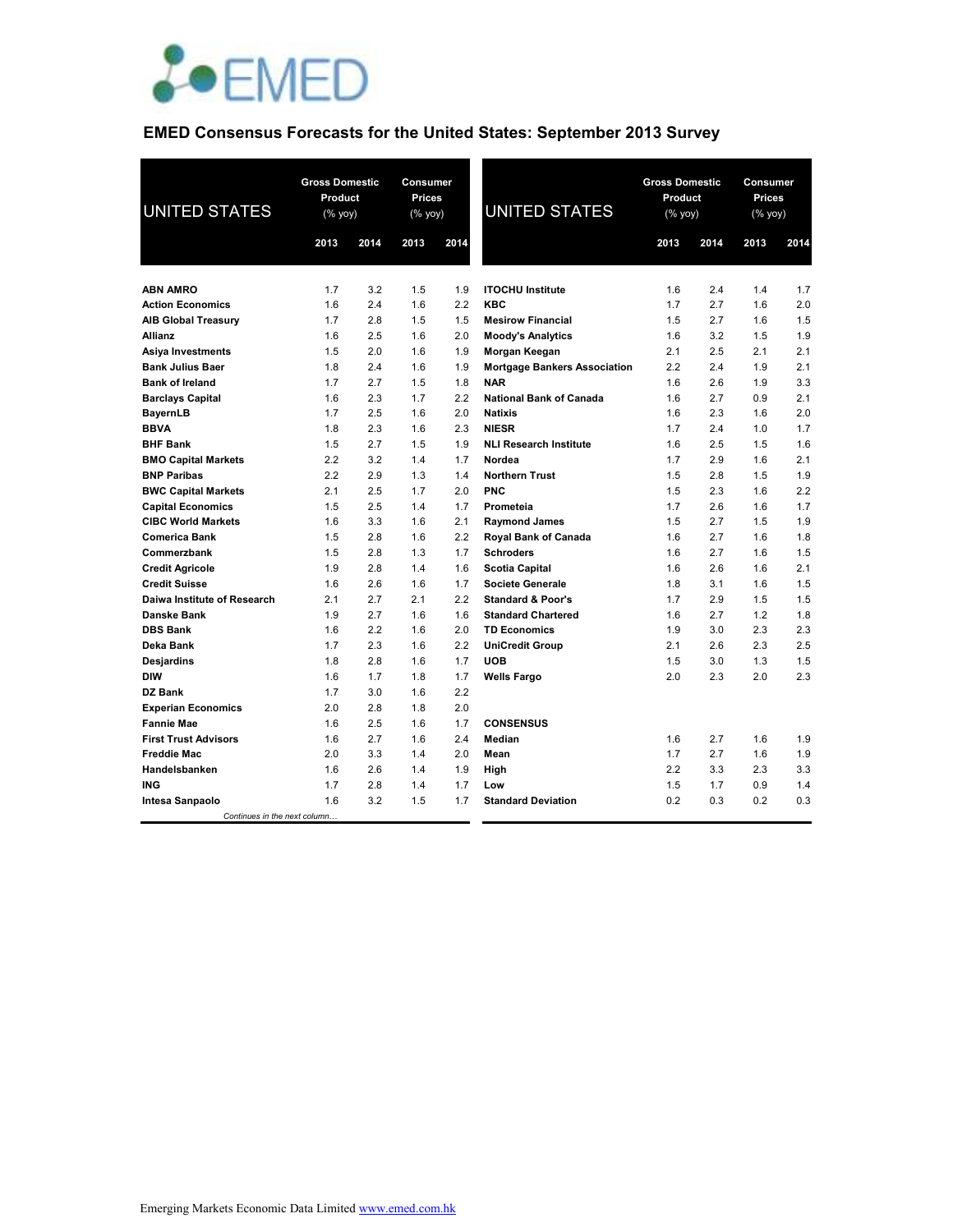

## **EMED Consensus Forecasts for the Euro Area: September 2013 Survey**

| <b>EURO AREA</b>           |                              | <b>Gross Domestic</b><br>Product<br>$(% \mathsf{Y}^{\prime }\mathsf{Y}^{\prime }\mathsf{Y}^{\prime })$ |      | Consumer<br><b>Prices</b><br>$(\%$ yoy) | <b>EURO AREA</b>              | <b>Gross Domestic</b><br>Product<br>(% yoy) |      | Consumer<br><b>Prices</b><br>(% yoy) |      |
|----------------------------|------------------------------|--------------------------------------------------------------------------------------------------------|------|-----------------------------------------|-------------------------------|---------------------------------------------|------|--------------------------------------|------|
|                            | 2013                         | 2014                                                                                                   | 2013 | 2014                                    |                               | 2013                                        | 2014 | 2013                                 | 2014 |
|                            |                              |                                                                                                        |      |                                         |                               |                                             |      |                                      |      |
| <b>ABN AMRO</b>            | $-0.5$                       | 1.3                                                                                                    | 1.4  | 1.1                                     | <b>Freddie Mac</b>            | 0.3                                         | 1.5  | 2.2                                  | 1.9  |
| <b>Action Economics</b>    | $-0.6$                       | 1.0                                                                                                    | 1.5  | 1.7                                     | Handelsbanken                 | $-0.5$                                      | 1.0  | 1.5                                  | 1.7  |
| <b>AIB Global Treasury</b> | $-0.5$                       | 1.2                                                                                                    | 1.5  | 1.5                                     | <b>ING</b>                    | $-0.6$                                      | 0.9  | 1.5                                  | 1.6  |
| <b>Allianz</b>             | $-0.3$                       | 1.5                                                                                                    | 1.5  | 1.5                                     | Intesa Sanpaolo               | $-0.5$                                      | 1.0  | 1.6                                  | 1.6  |
| <b>Asiya Investments</b>   | $-0.4$                       | 0.2                                                                                                    | 1.5  | 1.5                                     | <b>KBC</b>                    | $-0.4$                                      | 1.1  | 1.4                                  | 1.6  |
| <b>Bank Julius Baer</b>    | $-0.6$                       | 1.0                                                                                                    | 1.3  | 1.4                                     | <b>Mizuho Securities</b>      | $-0.6$                                      | 0.8  | 1.4                                  | 1.4  |
| <b>Bank of Ireland</b>     | $-0.6$                       | 1.5                                                                                                    | 1.0  | 1.5                                     | Monte Dei Paschi Di Siena     | $-0.4$                                      | 1.0  | 1.5                                  | 1.6  |
| <b>Barclays Capital</b>    | $-0.4$                       | 1.3                                                                                                    | 1.5  | 1.3                                     | <b>Natixis</b>                | $-0.6$                                      | 0.7  | 1.5                                  | 1.5  |
| BayernLB                   | $-0.6$                       | 0.9                                                                                                    | 1.6  | 1.6                                     | <b>NIESR</b>                  | $-0.6$                                      | 0.8  | 1.6                                  | 1.4  |
| <b>BBVA</b>                | $-0.4$                       | 1.0                                                                                                    | 1.5  | 1.4                                     | <b>NLI Research Institute</b> | $-0.3$                                      | 0.9  | 1.6                                  | 1.6  |
| <b>BHF Bank</b>            | $-0.4$                       | 1.0                                                                                                    | 1.5  | 1.8                                     | Nordea                        | $-0.5$                                      | 1.0  | 1.4                                  | 1.3  |
| <b>BMO Capital Markets</b> | $-0.7$                       | 0.7                                                                                                    | 1.4  | 1.6                                     | Prometeia                     | $-0.3$                                      | 1.0  | 1.5                                  | 1.7  |
| <b>BNP Paribas</b>         | $-0.8$                       | 0.8                                                                                                    | 1.4  | 1.2                                     | Royal Bank of Canada          | $-0.2$                                      | 1.1  | 1.4                                  | 1.2  |
| <b>BWC Capital Markets</b> | $-0.3$                       | 0.8                                                                                                    | 1.6  | 1.7                                     | <b>Schroders</b>              | $-0.5$                                      | 1.0  | 1.5                                  | 1.3  |
| <b>Capital Economics</b>   | 0.0                          | 0.5                                                                                                    | 1.2  | 0.5                                     | <b>Scotia Capital</b>         | $-0.5$                                      | 0.6  | 1.5                                  | 1.6  |
| <b>CIBC World Markets</b>  | $-0.7$                       | 1.2                                                                                                    | 2.1  | 2.2                                     | <b>Societe Generale</b>       | $-0.3$                                      | 0.6  | 1.5                                  | 1.4  |
| Commerzbank                | $-0.5$                       | 0.8                                                                                                    | 1.5  | 1.5                                     | <b>Standard Chartered</b>     | $-0.5$                                      | 1.3  | 1.5                                  | 1.3  |
| <b>Credit Agricole</b>     | $-0.7$                       | 1.0                                                                                                    | 1.4  | 1.4                                     | <b>TD Economics</b>           | $-0.1$                                      | 1.2  | 1.8                                  | 1.6  |
| <b>Credit Suisse</b>       | $-0.5$                       | 1.2                                                                                                    | 1.5  | 1.5                                     | <b>UniCredit Group</b>        | 0.1                                         | 1.2  | 2.0                                  | 1.8  |
| Danske Bank                | $-0.4$                       | 1.2                                                                                                    | 1.7  | 1.6                                     |                               |                                             |      |                                      |      |
| <b>DBS Bank</b>            | $-0.6$                       | 0.1                                                                                                    | 1.5  | 1.9                                     | <b>CONSENSUS</b>              |                                             |      |                                      |      |
| Deka Bank                  | $-0.6$                       | 0.9                                                                                                    | 1.4  | 1.5                                     | Median                        | $-0.5$                                      | 1.0  | 1.5                                  | 1.6  |
| <b>DIW</b>                 | $-0.5$                       | 0.9                                                                                                    | 1.5  | 1.6                                     | Mean                          | $-0.4$                                      | 1.0  | 1.5                                  | 1.5  |
| DZ Bank                    | $-0.4$                       | 1.2                                                                                                    | 1.7  | 1.9                                     | High                          | 0.3                                         | 1.5  | 2.2                                  | 2.2  |
| <b>ETLA</b>                | $-0.5$                       | 0.9                                                                                                    | 1.8  | 1.7                                     | Low                           | $-0.8$                                      | 0.1  | 1.0                                  | 0.5  |
| <b>EUROFER</b>             | $-0.2$                       | 1.2                                                                                                    | 1.7  | 1.6                                     | <b>Standard Deviation</b>     | 0.2                                         | 0.3  | 0.2                                  | 0.3  |
|                            | Continues in the next column |                                                                                                        |      |                                         |                               |                                             |      |                                      |      |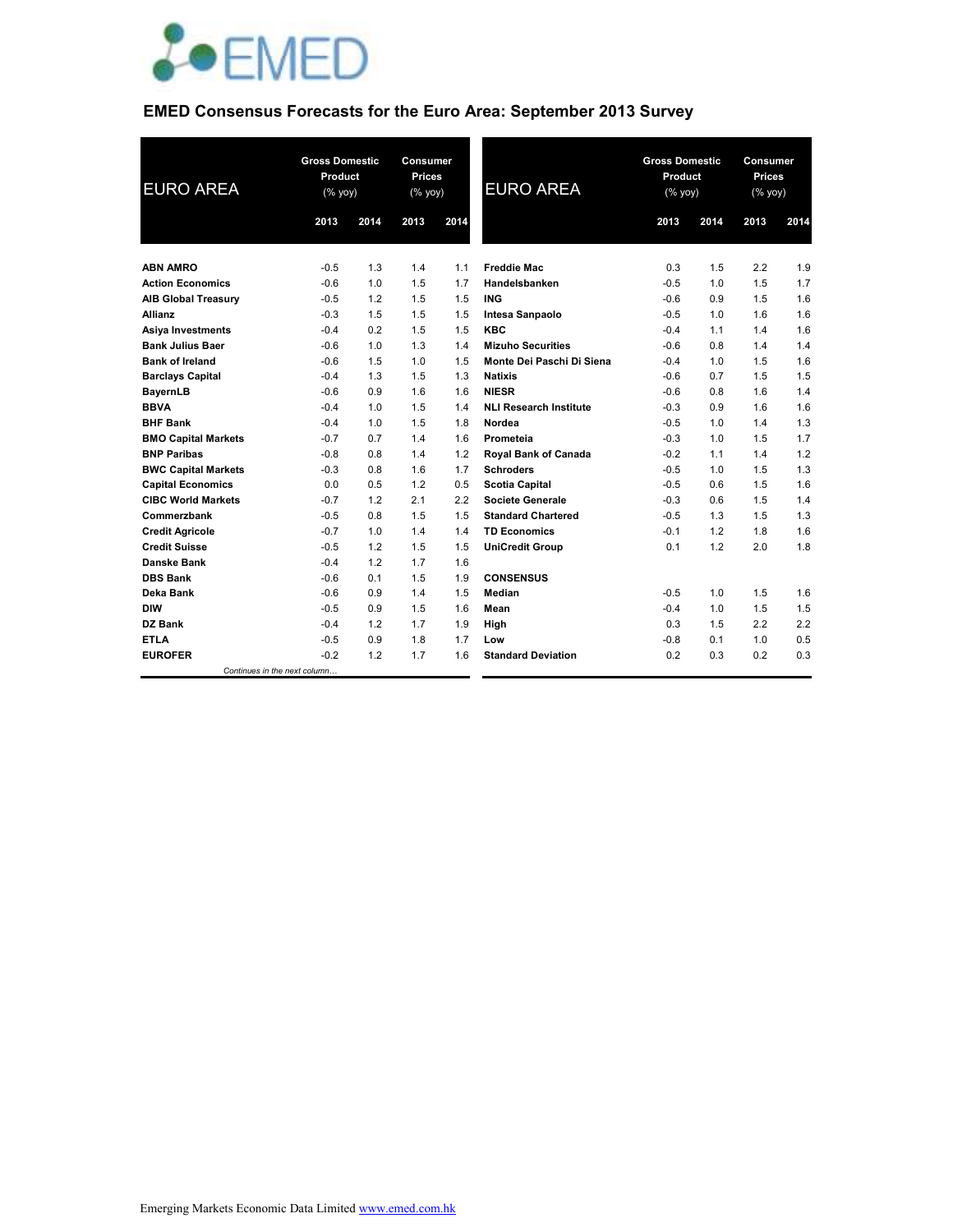

# **EMED Consensus Forecasts for Japan: September 2013 Survey**

| <b>JAPAN</b>                 | <b>Gross Domestic</b><br>Product<br>(% yoy) |      | Consumer<br><b>Prices</b><br>$(\%$ yoy) |      | <b>JAPAN</b>                    | <b>Gross Domestic</b><br>Product<br>(% yoy) |      | Consumer<br><b>Prices</b><br>(% yoy) |      |
|------------------------------|---------------------------------------------|------|-----------------------------------------|------|---------------------------------|---------------------------------------------|------|--------------------------------------|------|
|                              | 2013                                        | 2014 | 2013                                    | 2014 |                                 | 2013                                        | 2014 | 2013                                 | 2014 |
|                              |                                             |      |                                         |      |                                 |                                             |      |                                      |      |
| <b>ABN AMRO</b>              | 1.7                                         | 1.8  | 0.4                                     | 2.6  | <b>ING</b>                      | 2.5                                         | 2.7  | $-0.1$                               | 1.7  |
| <b>Action Economics</b>      | 1.8                                         | 1.6  | 0.0                                     | 1.5  | Intesa Sanpaolo                 | 2.1                                         | 2.7  | 0.1                                  | 2.8  |
| <b>AIB Global Treasury</b>   | 1.5                                         | 1.0  | $-0.2$                                  | 2.0  | <b>ITOCHU Institute</b>         | 1.9                                         | 1.5  | 0.1                                  | 2.4  |
| <b>Allianz</b>               | 1.5                                         | 1.5  | 0.0                                     | 2.3  | <b>KBC</b>                      | 1.9                                         | 1.6  | 0.3                                  | 2.1  |
| <b>Asiya Investments</b>     | 1.8                                         | 1.3  | 0.0                                     | 2.4  | <b>Mizuho Securities</b>        | 1.9                                         | 1.6  | 0.3                                  | 2.5  |
| <b>Bank Julius Baer</b>      | 1.4                                         | 1.8  | 0.4                                     | 0.8  | <b>Moody's Analytics</b>        | 1.6                                         | 2.1  | 0.1                                  | 1.6  |
| Bank of Tokyo-Mitsubishi UFJ | 2.6                                         | 1.3  | 0.7                                     | 3.3  | <b>Natixis</b>                  | 1.6                                         | 1.0  | 0.0                                  | 2.1  |
| <b>Barclays Capital</b>      | 1.8                                         | 1.6  | 0.3                                     | 2.5  | <b>NIESR</b>                    | 2.1                                         | 1.8  | $-0.4$                               | 1.3  |
| <b>BayernLB</b>              | 1.7                                         | 1.2  | 0.0                                     | 2.1  | <b>NLI Research Institute</b>   | 1.7                                         | 1.1  | 0.1                                  | 2.2  |
| <b>BBVA</b>                  | 1.7                                         | 1.5  | $-0.1$                                  | 0.7  | Nordea                          | 1.6                                         | 1.3  | 0.2                                  | 0.8  |
| <b>BHF Bank</b>              | 1.8                                         | 2.1  | 0.0                                     | 0.8  | Prometeia                       | 2.0                                         | 2.4  | 0.5                                  | 1.2  |
| <b>BMO Capital Markets</b>   | 1.3                                         | 1.4  | $-0.5$                                  | 1.7  | <b>Roubini Global Economics</b> | 1.9                                         | 0.7  | 0.3                                  | 1.6  |
| <b>BNP Paribas</b>           | 1.7                                         | 1.1  | $-0.1$                                  | 2.2  | <b>Royal Bank of Scotland</b>   | 1.8                                         | 1.4  | $-0.5$                               | 1.3  |
| <b>BWC Capital Markets</b>   | 1.5                                         | 1.6  | 0.0                                     | 1.7  | <b>Schroders</b>                | 1.6                                         | 1.3  | $-0.1$                               | 1.7  |
| <b>Capital Economics</b>     | 0.9                                         | 1.1  | 0.2                                     | 2.5  | <b>Scotia Capital</b>           | 1.7                                         | 1.7  | 0.7                                  | 1.2  |
| <b>CIBC World Markets</b>    | 1.2                                         | 2.0  | 0.5                                     | 1.2  | <b>Societe Generale</b>         | 2.2                                         | 1.9  | 0.3                                  | 2.6  |
| Commerzbank                  | 1.1                                         | 1.3  | $-0.1$                                  | 1.5  | <b>Standard Chartered</b>       | 1.9                                         | 1.1  | 0.2                                  | 1.9  |
| <b>Credit Agricole</b>       | 2.0                                         | 2.0  | 0.1                                     | 2.3  | <b>TD Economics</b>             | 1.0                                         | 1.2  | 0.3                                  | 0.3  |
| <b>Credit Suisse</b>         | 2.1                                         | 1.8  | 0.3                                     | 2.4  | <b>UOB</b>                      | 1.5                                         | 2.5  | $-0.2$                               | 1.5  |
| Daiwa Institute of Research  | 3.0                                         | 1.2  | 0.4                                     | 2.9  |                                 |                                             |      |                                      |      |
| Danske Bank                  | 1.6                                         | 1.1  | 0.2                                     | 2.1  |                                 |                                             |      |                                      |      |
| <b>DBS Bank</b>              | 1.8                                         | 0.9  | 0.0                                     | 2.0  | <b>CONSENSUS</b>                |                                             |      |                                      |      |
| Deka Bank                    | 1.5                                         | 0.7  | $-0.1$                                  | 2.1  | Median                          | 1.7                                         | 1.5  | 0.1                                  | 1.9  |
| <b>DIW</b>                   | 1.3                                         | 1.5  | $-0.2$                                  | 0.4  | Mean                            | 1.7                                         | 1.5  | 0.1                                  | 1.8  |
| DZ Bank                      | 1.9                                         | 1.9  | $-0.2$                                  | 1.5  | High                            | 3.0                                         | 2.7  | 0.7                                  | 3.3  |
| <b>Experian Economics</b>    | 1.4                                         | 1.4  | 0.0                                     | 1.8  | Low                             | 0.7                                         | 0.7  | $-0.5$                               | 0.2  |
| <b>Freddie Mac</b>           | 0.7                                         | 0.7  | 0.0                                     | 0.2  | <b>Standard Deviation</b>       | 0.4                                         | 0.5  | 0.3                                  | 0.7  |
| Continues in the next column |                                             |      |                                         |      |                                 |                                             |      |                                      |      |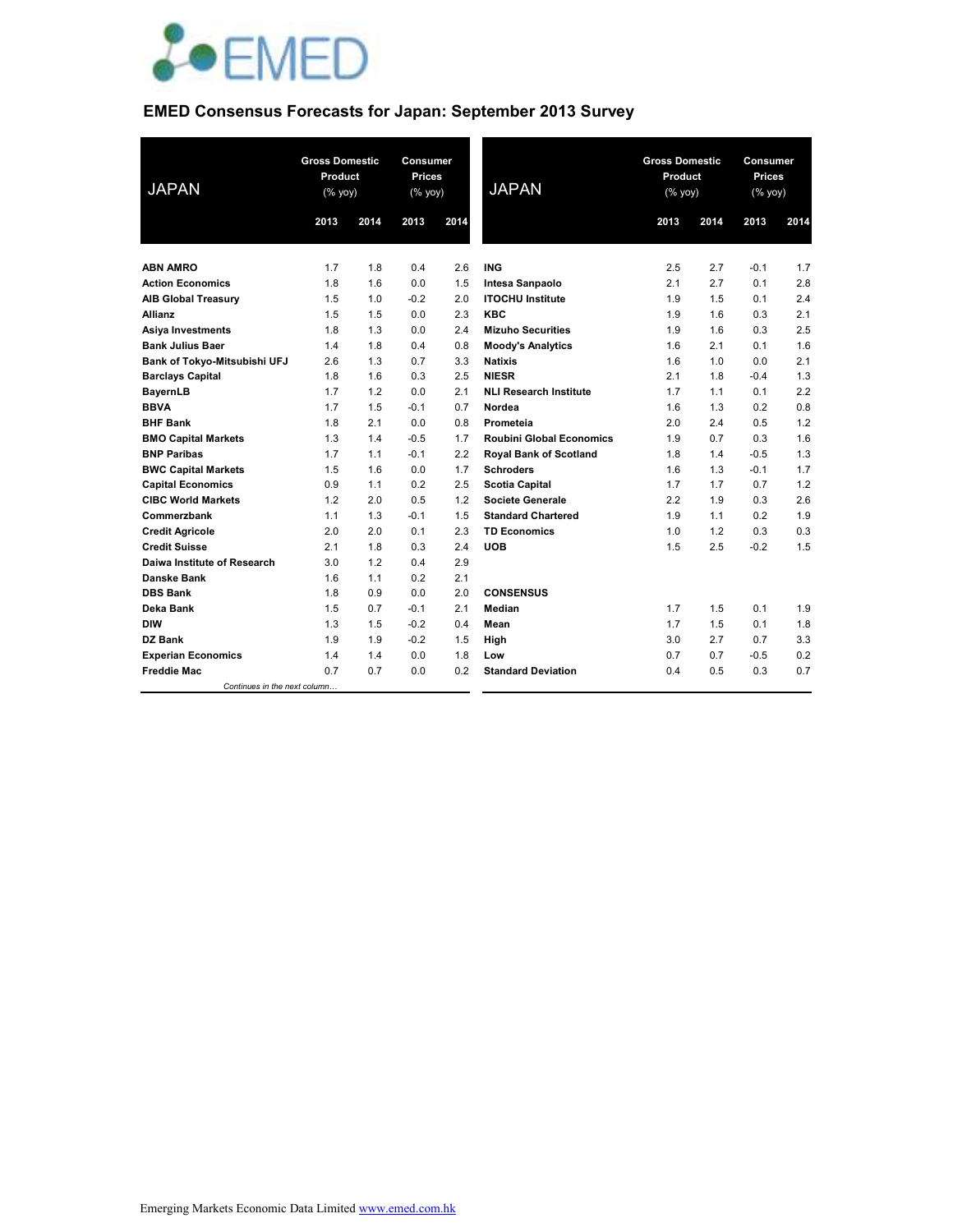

# **EMED Consensus Forecasts for China: September 2013 Survey**

| <b>CHINA</b>                   | <b>Gross Domestic</b><br>Product<br>(% yoy) |      | <b>Prices</b><br>(% yoy) | Consumer<br><b>CHINA</b> |                                 | <b>Gross Domestic</b><br>Product<br>(% yoy) |      | Consumer<br><b>Prices</b><br>(% yoy) |      |
|--------------------------------|---------------------------------------------|------|--------------------------|--------------------------|---------------------------------|---------------------------------------------|------|--------------------------------------|------|
|                                | 2013                                        | 2014 | 2013                     | 2014                     |                                 | 2013                                        | 2014 | 2013                                 | 2014 |
|                                |                                             |      |                          |                          |                                 |                                             |      |                                      |      |
| <b>ABN AMRO</b>                | 7.5                                         | 8.0  | 3.0                      | 3.6                      | <b>ICBC</b> International       | 7.5                                         | 7.3  | 2.7                                  | 3.5  |
| <b>Action Economics</b>        | 7.4                                         | 7.5  | 2.5                      | 3.0                      | <b>ING</b>                      | 7.5                                         | 7.5  | 2.6                                  | 2.6  |
| Allianz                        | 7.6                                         | 7.4  | 2.5                      | 2.3                      | Intesa Sanpaolo                 | 7.8                                         | 7.5  | 2.8                                  | 3.8  |
| <b>Asiya Investments</b>       | 7.5                                         | 7.2  | 2.7                      | 3.0                      | <b>JP Morgan</b>                | 7.8                                         | 7.9  | 2.9                                  | 3.6  |
| <b>Bank Julius Baer</b>        | 7.0                                         | 7.0  | 2.0                      | 2.3                      | <b>KBC</b>                      | 7.5                                         | 7.4  | 2.6                                  | 2.9  |
| <b>Bank of East Asia</b>       | 7.5                                         | 7.5  | 2.6                      | 3.1                      | <b>Moody's Analytics</b>        | 7.5                                         | 7.6  | 2.6                                  | 3.3  |
| <b>Barclays Capital</b>        | 7.4                                         | 7.4  | 2.6                      | 3.5                      | <b>Natixis</b>                  | 7.6                                         | 7.5  | 2.6                                  | 3.3  |
| <b>BBVA</b>                    | 7.6                                         | 7.6  | 2.8                      | 3.5                      | <b>NIESR</b>                    | 7.4                                         | 7.0  | 2.6                                  | 3.0  |
| <b>BMO Capital Markets</b>     | 7.9                                         | 8.3  | 2.7                      | 3.8                      | <b>NLI Research Institute</b>   | 7.5                                         | 7.6  | 2.7                                  | 3.0  |
| <b>BNP Paribas</b>             | 7.6                                         | 7.3  | 2.9                      | 3.2                      | Nordea                          | 7.5                                         | 7.3  | 3.0                                  | 3.5  |
| <b>BWC Capital Markets</b>     | 7.5                                         | 7.2  | 2.9                      | 3.3                      | <b>Renaissance Capital</b>      | 7.5                                         | 7.0  | 2.5                                  | 2.5  |
| <b>Capital Economics</b>       | 7.5                                         | 7.0  | 2.5                      | 3.5                      | <b>Roubini Global Economics</b> | 7.6                                         | 6.5  | 3.2                                  | 2.9  |
| <b>CICC</b>                    | 7.5                                         | 7.3  | 2.6                      | 3.0                      | <b>Royal Bank of Scotland</b>   | 7.5                                         | 8.1  | 2.6                                  | 3.1  |
| Commerzbank                    | 7.2                                         | 7.5  | 3.5                      | 4.0                      | <b>Schroders</b>                | 7.4                                         | 7.6  | 2.7                                  | 3.0  |
| <b>Credit Agricole</b>         | 7.7                                         | 7.8  | 2.6                      | 3.4                      | <b>Scotia Capital</b>           | 7.3                                         | 7.3  | 3.0                                  | 3.3  |
| <b>Credit Suisse</b>           | 7.6                                         | 7.7  | 3.0                      | 4.3                      | <b>Societe Generale</b>         | 7.6                                         | 6.9  | 2.5                                  | 2.7  |
| Daiwa Institute of Research    | 7.4                                         | 7.2  | 2.8                      | 3.2                      | <b>Standard Chartered</b>       | 7.5                                         | 7.2  | 2.5                                  | 3.0  |
| <b>Danske Bank</b>             | 8.2                                         | 8.3  | 2.7                      | 3.1                      | <b>UniCredit Group</b>          | 8.2                                         | 8.0  | 3.1                                  | 3.5  |
| <b>DBS Bank</b>                | 8.0                                         | 8.5  | 3.5                      | 3.5                      | <b>UOB</b>                      | 7.8                                         | 7.7  | 2.6                                  | 3.1  |
| Deka Bank                      | 7.4                                         | 7.3  | 2.5                      | 2.7                      |                                 |                                             |      |                                      |      |
| <b>DIW</b>                     | 8.3                                         | 7.5  | 3.3                      | 3.7                      |                                 |                                             |      |                                      |      |
| DZ Bank                        | 7.5                                         | 7.9  | 2.7                      | 3.7                      | <b>CONSENSUS</b>                |                                             |      |                                      |      |
| <b>Emerging Advisors Group</b> | 7.7                                         | 7.5  | 3.0                      | n.a.                     | <b>Median</b>                   | 7.5                                         | 7.5  | 2.7                                  | 3.3  |
| <b>Erste Group Bank AG</b>     | 8.0                                         | 8.5  | 3.0                      | n.a.                     | Mean                            | 7.6                                         | 7.5  | 2.8                                  | 3.3  |
| <b>Experian Economics</b>      | 7.8                                         | 8.3  | 2.5                      | 3.8                      | High                            | 8.3                                         | 8.5  | 3.5                                  | 4.3  |
| <b>Freddie Mac</b>             | 8.1                                         | 7.8  | 3.2                      | 4.2                      | Low                             | 7.0                                         | 6.5  | 2.0                                  | 2.3  |
| Handelsbanken                  | 7.5                                         | 7.3  | 3.5                      | 3.2                      | <b>Standard Deviation</b>       | 0.3                                         | 0.4  | 0.3                                  | 0.5  |
| Continues in the next column   |                                             |      |                          |                          |                                 |                                             |      |                                      |      |